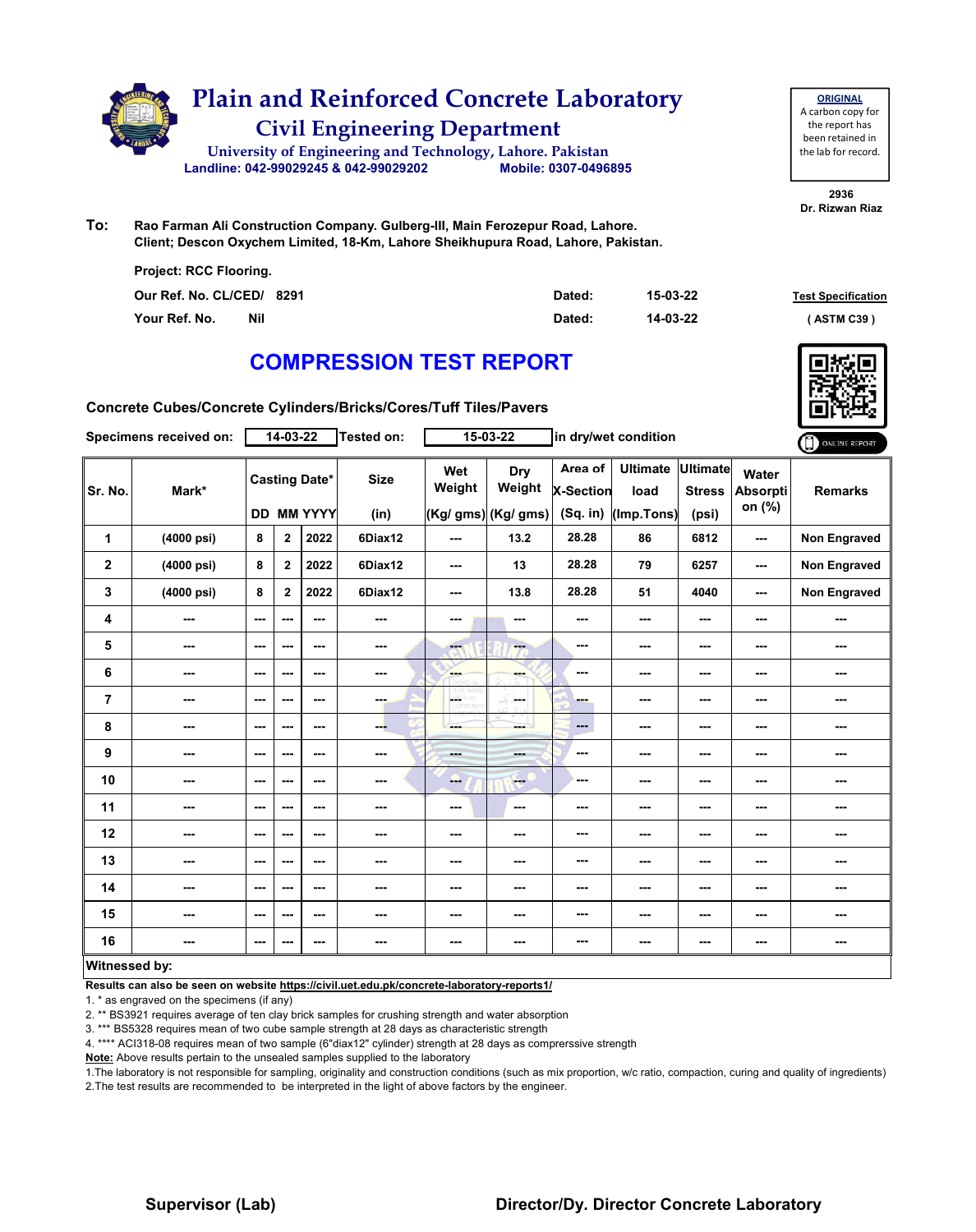

**ORIGINAL** A carbon copy for the report has been retained in the lab for record.

**2943 Dr. Asad Gilani**

**To: Lt Col (R) Muhammad Asif** 

**Site Administrator, BHS Phase-2 (Mustafa Abad), Bismillah Housing Society, Lahore.**

| Project: Nil                |        |          |                           |
|-----------------------------|--------|----------|---------------------------|
| Our Ref. No. CL/CED/ 8292   | Dated: | 15-03-22 | <b>Test Specification</b> |
| Your Ref. No.<br><b>Nil</b> | Dated: | 15-03-22 | (ASTM C39)                |

## **COMPRESSION TEST REPORT**

**Concrete Cubes/Concrete Cylinders/Bricks/Cores/Tuff Tiles/Pavers**

|                | Specimens received on:                             |               | 15-03-22 |                                           | Tested on:               |               | 15-03-22                             |                                           | in dry/wet condition                  |                                           |                                    | ONLINE REPORT   |
|----------------|----------------------------------------------------|---------------|----------|-------------------------------------------|--------------------------|---------------|--------------------------------------|-------------------------------------------|---------------------------------------|-------------------------------------------|------------------------------------|-----------------|
| Sr. No.        | Mark*                                              |               |          | <b>Casting Date*</b><br><b>DD MM YYYY</b> | <b>Size</b><br>(in)      | Wet<br>Weight | Dry<br>Weight<br>(Kg/ gms) (Kg/ gms) | Area of<br><b>X-Section</b><br>$(Sq.$ in) | <b>Ultimate</b><br>load<br>(Imp.Tons) | <b>Ultimate</b><br><b>Stress</b><br>(psi) | Water<br><b>Absorpti</b><br>on (%) | <b>Remarks</b>  |
| 1              | Head Office 3rd F.<br>Slab (3000 Psi)              | 5             | 3        | 2022                                      | 6Diax12                  | ---           | 13.4                                 | 28.28                                     | 10                                    | 792                                       | ---                                | Engraved        |
| $\mathbf{2}$   | Head Office 3rd F.<br>Slab (3000 Psi)              | 5             | 3        | 2022                                      | 6Diax12                  | ---           | 13                                   | 28.28                                     | 16                                    | 1267                                      | ---                                | Engraved        |
| 3              | Head Office 3rd F.<br>Slab (3000 Psi)              | 5             | 3        | 2022                                      | 6Diax12                  | ---           | 13                                   | 28.28                                     | 26                                    | 2059                                      | ---                                | <b>Engraved</b> |
| 4              | ---                                                | ---           | ---      | ---                                       | $\overline{\phantom{a}}$ | ---           | ---                                  | ---                                       | ---                                   | ---                                       | ---                                | ---             |
| 5              | ---                                                | ---           | ---      | ---                                       | ---                      | ---           | ---                                  | ---                                       | ---                                   | ---                                       | ---                                | ---             |
| 6              | ---                                                | $\sim$ $\sim$ | ---      | ---                                       | ---                      | ---           | ---                                  | ---                                       | ---                                   | ---                                       | ---                                | ---             |
| $\overline{7}$ | ---                                                | $--$          | ---      | ---                                       | ---                      | LGS.          | ---                                  | ---                                       | ---                                   | $--$                                      | ---                                | ---             |
| 8              | ---                                                | $--$          | ---      | $--$                                      | ---                      | ---           | ---                                  | ---                                       | ---                                   | ---                                       | ---                                | ---             |
| 9              | ---                                                | ---           | ---      | $--$                                      | ---                      | men.          | ---                                  | ---                                       | ---                                   | ---                                       | ---                                | ---             |
| 10             | ---                                                | $- - -$       | ---      | ---                                       | ---                      | ---           | $\frac{1}{2}$                        | ---                                       | ---                                   | ---                                       | ---                                | ---             |
| 11             | ---                                                | ---           | ---      | ---                                       | ---                      | ---           | ---                                  | ---                                       | ---                                   | ---                                       | ---                                | ---             |
| 12             | ---                                                | $--$          | ---      | ---                                       | ---                      | ---           | ---                                  | ---                                       | ---                                   | ---                                       | ---                                |                 |
| 13             | ---                                                | ---           | ---      | ---                                       | ---                      | ---           | ---                                  | ---                                       | ---                                   | ---                                       | ---                                | ---             |
| 14             | ---                                                | $- - -$       | ---      | ---                                       | ---                      | ---           | ---                                  | ---                                       | ---                                   | ---                                       | ---                                | ---             |
| 15             | ---                                                | $--$          | ---      | ---                                       | ---                      | ---           | ---                                  | ---                                       | ---                                   | ---                                       | ---                                | ---             |
| 16             | ---                                                | ---           | ---      | ---                                       | $\sim$                   | ---           | ---                                  | ---                                       | ---                                   | ---                                       | ---                                | ---             |
|                | Witnessed by: Engr. Arslan, CNIC # 34403-5750637-5 |               |          |                                           |                          |               |                                      |                                           |                                       |                                           |                                    |                 |

**Results can also be seen on website https://civil.uet.edu.pk/concrete-laboratory-reports1/**

1. \* as engraved on the specimens (if any)

2. \*\* BS3921 requires average of ten clay brick samples for crushing strength and water absorption

3. \*\*\* BS5328 requires mean of two cube sample strength at 28 days as characteristic strength

4. \*\*\*\* ACI318-08 requires mean of two sample (6"diax12" cylinder) strength at 28 days as comprerssive strength

**Note:** Above results pertain to the unsealed samples supplied to the laboratory

1.The laboratory is not responsible for sampling, originality and construction conditions (such as mix proportion, w/c ratio, compaction, curing and quality of ingredients) 2.The test results are recommended to be interpreted in the light of above factors by the engineer.

#### **Supervisor (Lab) Director/Dy. Director Concrete Laboratory**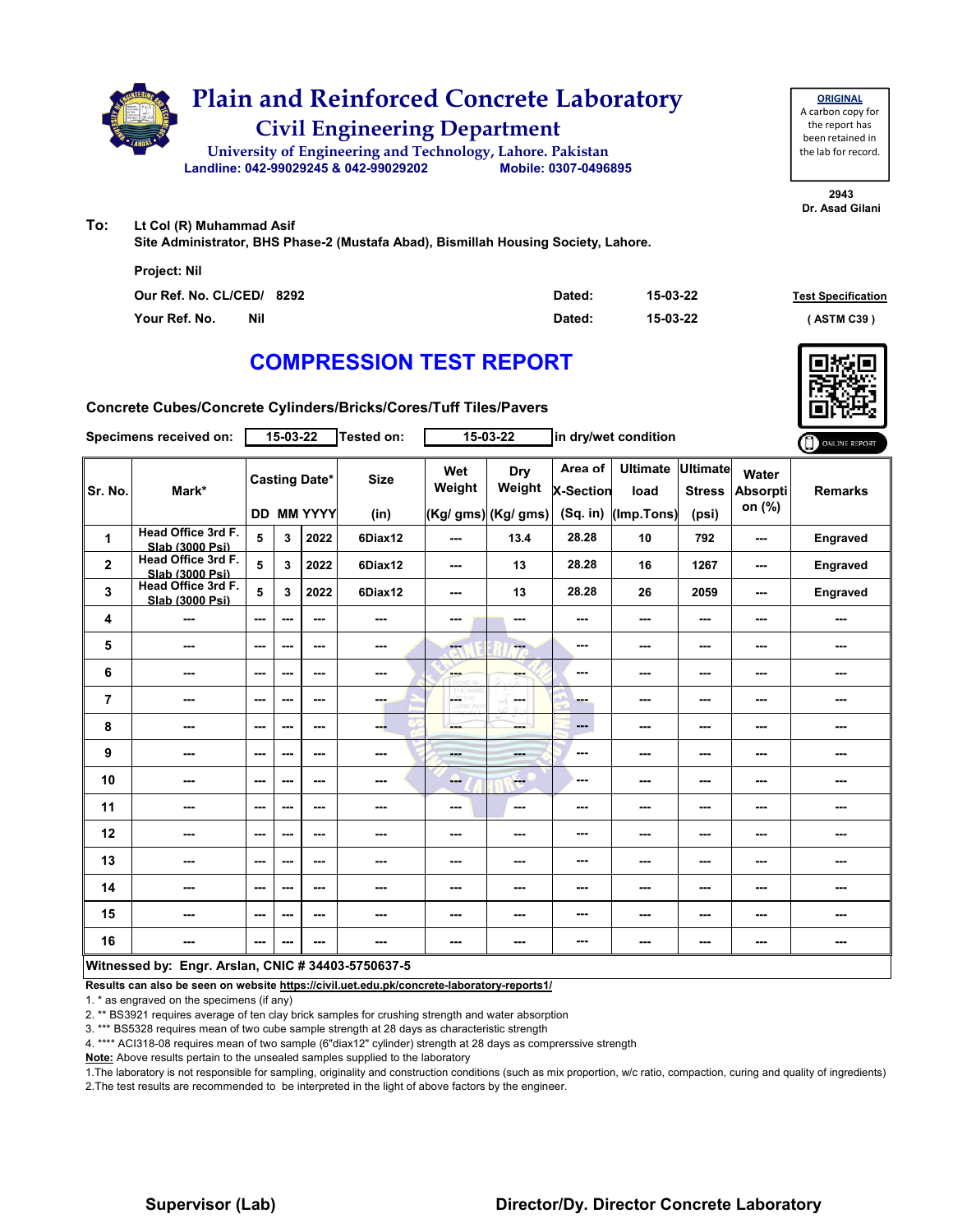

**ORIGINAL** A carbon copy for the report has been retained in the lab for record.

**2942 Dr. Asad Gilani**

**To: Lt Col (R) Muhammad Asif**

**Site Administrator, BHS Phase-2 (Mustafa Abad), Bismillah Housing Society, Lahore.**

| Project: Nil                |        |          |                           |
|-----------------------------|--------|----------|---------------------------|
| Our Ref. No. CL/CED/ 8293   | Dated: | 15-03-22 | <b>Test Specification</b> |
| Your Ref. No.<br><b>Nil</b> | Dated: | 15-03-22 | (ASTM C39)                |

## **COMPRESSION TEST REPORT**

**Concrete Cubes/Concrete Cylinders/Bricks/Cores/Tuff Tiles/Pavers**

|                | Specimens received on:                             |                          | $15 - 03 - 22$           |                                           | Tested on:               |                                 | 15-03-22                             |                                           | in dry/wet condition                  |                                    |                             | ONLINE REPORT       |
|----------------|----------------------------------------------------|--------------------------|--------------------------|-------------------------------------------|--------------------------|---------------------------------|--------------------------------------|-------------------------------------------|---------------------------------------|------------------------------------|-----------------------------|---------------------|
| Sr. No.        | Mark*                                              |                          |                          | <b>Casting Date*</b><br><b>DD MM YYYY</b> | <b>Size</b><br>(in)      | Wet<br>Weight                   | Dry<br>Weight<br>(Kg/ gms) (Kg/ gms) | Area of<br><b>X-Section</b><br>$(Sq.$ in) | <b>Ultimate</b><br>load<br>(Imp.Tons) | Ultimate<br><b>Stress</b><br>(psi) | Water<br>Absorpti<br>on (%) | <b>Remarks</b>      |
| 1              | Head Office 3rd F.<br>Slab (3000 Psi)              | 5                        | 3                        | 2022                                      | 6Diax12                  | ---                             | 13                                   | 28.28                                     | 15.5                                  | 1228                               | ---                         | <b>Non Engraved</b> |
| $\mathbf{2}$   | ---                                                | $\sim$ $\sim$            | $\sim$ $\sim$            | ---                                       | ---                      | ---                             | ---                                  | $- - -$                                   | ---                                   | ---                                | $\sim$                      | ---                 |
| 3              | ---                                                | $\sim$ $\sim$            | ---                      | $\overline{\phantom{a}}$                  | $\overline{\phantom{a}}$ | ---                             | ---                                  | ---                                       | ---                                   | ---                                | ---                         | ---                 |
| 4              | ---                                                | $\sim$ $\sim$            | ---                      | $\overline{\phantom{a}}$                  | ---                      | ---                             | ---                                  | $- - -$                                   | ---                                   | ---                                | ---                         | ---                 |
| 5              | $\overline{\phantom{a}}$                           | $\sim$ $\sim$            | ---                      | ---                                       | ---                      | $\overline{\mathbf{a}}$         | <b>Ford</b>                          | ---                                       | ---                                   | ---                                | ---                         | ---                 |
| 6              | ---                                                | $\sim$ $\sim$            | ---                      | $\overline{\phantom{a}}$                  | $\overline{\phantom{a}}$ | ---                             | ---                                  | ---                                       | ---                                   | ---                                | ---                         | ---                 |
| $\overline{7}$ | ---                                                | $\sim$                   | $\overline{\phantom{a}}$ | $\overline{\phantom{a}}$                  | ---                      | part of<br>W<br><b>LORD WHI</b> | المحافيات<br>in ma                   | -                                         | ---                                   | ---                                | ---                         | ---                 |
| 8              | ---                                                | $\sim$                   | ---                      | $\sim$                                    | ---                      | ---                             | ---                                  | $\qquad \qquad \cdots$                    | ---                                   | ---                                | ---                         | ---                 |
| 9              | ---                                                | $\sim$ $\sim$            | ---                      | ---                                       | $\sim$ $\sim$            | <b>House</b>                    | <b>STATE</b>                         | $- - -$                                   | ---                                   | ---                                | ---                         | ---                 |
| 10             | ---                                                | $\sim$ $\sim$            | ---                      | ---                                       | ---                      | ---                             | $\frac{1}{2}$                        | ---                                       | ---                                   | ---                                | ---                         | ---                 |
| 11             | $\sim$                                             | $\sim$                   | ---                      | ---                                       | ---                      | ---                             | $- - -$                              | ---                                       | ---                                   | ---                                | ---                         | ---                 |
| 12             | ---                                                | $\sim$ $\sim$            | ---                      | $--$                                      | ---                      | ---                             | ---                                  | ---                                       | ---                                   | ---                                | ---                         | ---                 |
| 13             | ---                                                | $\sim$ $\sim$            | ---                      | $\overline{\phantom{a}}$                  | ---                      | ---                             | ---                                  | $\sim$                                    | ---                                   | ---                                | ---                         | ---                 |
| 14             | $\sim$ $\sim$                                      | $\sim$ $\sim$            | ---                      | $- - -$                                   | ---                      | ---                             | ---                                  | $\sim$                                    | ---                                   | ---                                | ---                         | ---                 |
| 15             | ---                                                | $\sim$ $\sim$            | ---                      | ---                                       | ---                      | ---                             | ---                                  | ---                                       | ---                                   | ---                                | ---                         | ---                 |
| 16             | $\sim$                                             | $\hspace{0.05cm} \ldots$ | ---                      | ---                                       | ---                      | ---                             | ---                                  | $- - -$                                   | ---                                   | ---                                | $\cdots$                    | ---                 |
|                | Witnessed by: Engr. Arslan, CNIC # 34403-5750637-5 |                          |                          |                                           |                          |                                 |                                      |                                           |                                       |                                    |                             |                     |

**Results can also be seen on website https://civil.uet.edu.pk/concrete-laboratory-reports1/**

1. \* as engraved on the specimens (if any)

2. \*\* BS3921 requires average of ten clay brick samples for crushing strength and water absorption

3. \*\*\* BS5328 requires mean of two cube sample strength at 28 days as characteristic strength

4. \*\*\*\* ACI318-08 requires mean of two sample (6"diax12" cylinder) strength at 28 days as comprerssive strength

**Note:** Above results pertain to the unsealed samples supplied to the laboratory

1.The laboratory is not responsible for sampling, originality and construction conditions (such as mix proportion, w/c ratio, compaction, curing and quality of ingredients) 2.The test results are recommended to be interpreted in the light of above factors by the engineer.